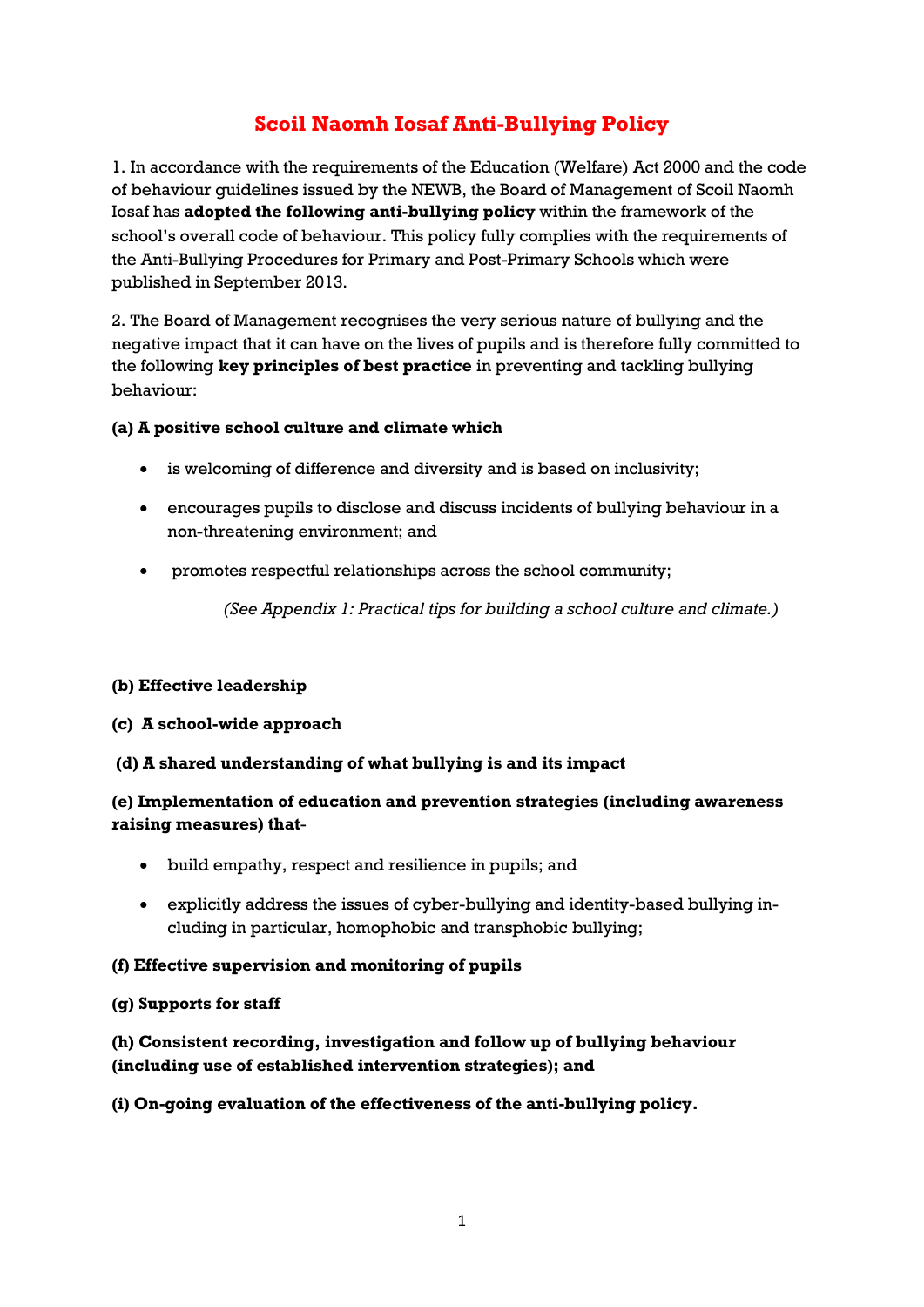## 3. In accordance with the *Anti-Bullying Procedures for Primary and Post-Primary Schools* **bullying is defined** as follows**:**

Bullying is unwanted negative behaviour, verbal, psychological or physical, conducted by an individual or group against another person (or persons) and which is *repeated over time.*

The following types of bullying behaviour are included in the definition of bullying:

- deliberate exclusion, malicious gossip and other forms of relational bullying,
- cyber-bullying and
- Identity-based bullying such as homophobic bullying, racist bullying, bullying based on a person's membership of the Traveller community and bullying of those with disabilities or special educational needs.

**Isolated or once-off incidents** of intentional negative behaviour, including a once-off offensive or hurtful text message or other private messaging, **do not fall within the definition of bullying** and should be dealt with, as appropriate, in accordance with the school's code of behaviour.

However, in the context of this policy, placing a once-off offensive or hurtful public message, image or statement on a social network site or other public forum where that message, image or statement can be viewed and/or repeated by other people will be regarded as bullying behaviour.

Negative behaviour that does not meet this definition of bullying will be dealt with in accordance with the school's code of behaviour.

4. The relevant teacher(s) for investigating and dealing with an allegation of bullying will normally be the class teacher. However an allegation of bullying may be raised with any teacher in the school including the Principal and Deputy Principal, Teachers will take appropriate measures regarding allegations in accordance with the school's antibullying policy.

5. The **education and prevention strategies** (including strategies specifically aimed at cyber- bullying, homophobic and transphobic bullying) that will be used by the school are as follows:

- Teach anti bullying lessons in accordance with the S.P.H.E. Programme from Junior Infants to  $6^{\text{th}}$  class explicitly teaching respectful language and respectful behaviour.
- Teach Stay Safe Lessons on bullying which focus on the different types of bullying and what to do if bullied.
- Teach Religion /Ethical programme content that relates to anti-bullying*.*
- Oral work in all subjects to promote self-esteem and enhance relationships.
- Use School Assemblies to foster a positive school spirit, to increase awareness of the school's anti bullying policy.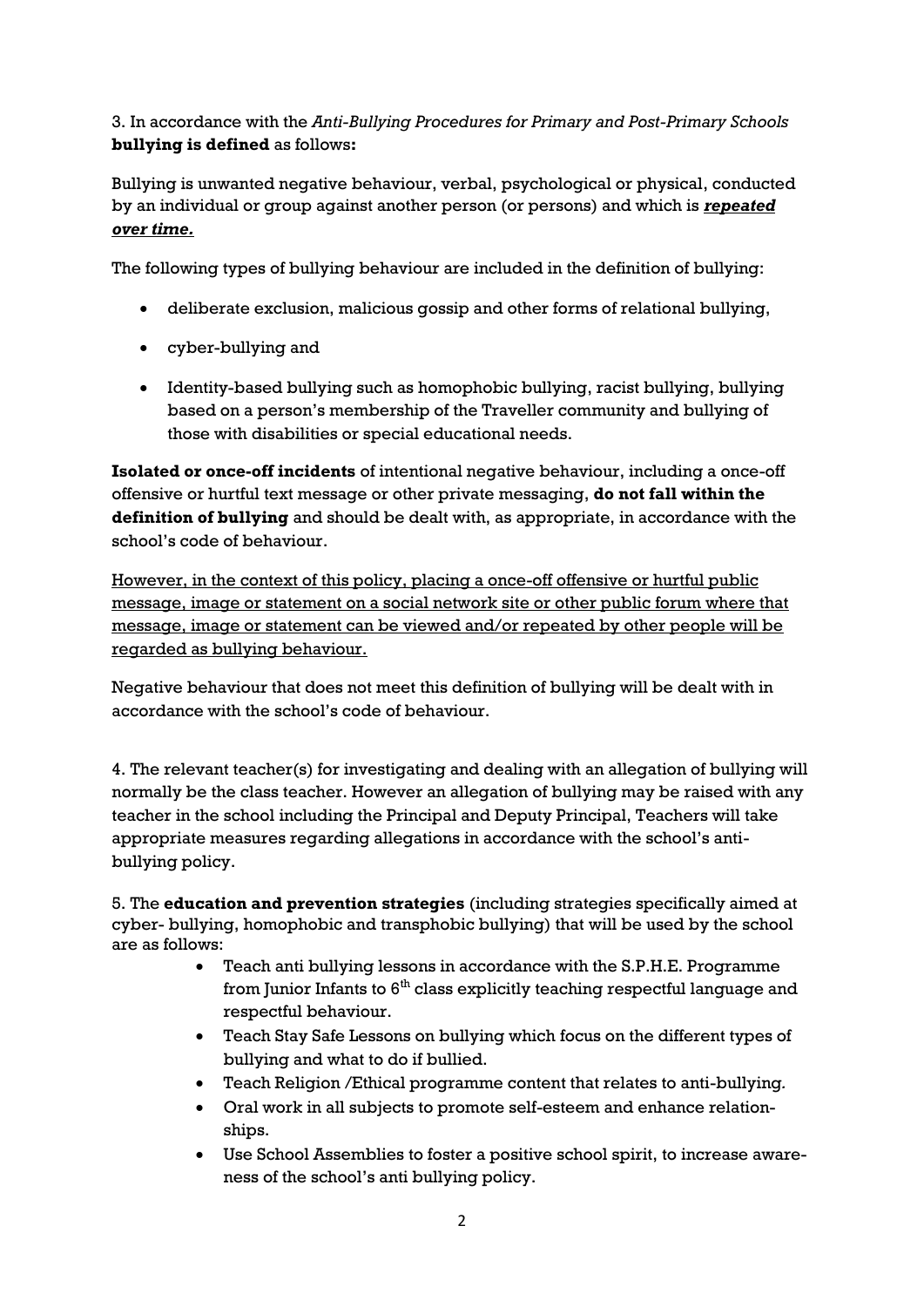- Staff will model respectful behaviour.
- Display respect messages in classrooms and around the school.
- Acknowledge desired respectful behaviour.
- Tackle the use of discriminatory/derogatory language in the school including homophobic/racist language and language that belittles pupils with a disability and give feedback when respectful behaviour and respectful language are absent.
- Teach school rules and promote/recognise compliance with school rules and routines.
- Explicitly teach pupils about appropriate use of social media and the need to be safe.
- Encourage pupils to comply with the school rules on mobile phone and internet use.
- All staff will actively watch out for signs of bullying behaviour.
- Provide adequate supervision including playground/school yard/outdoor supervision.
- Actively seek parental support for anti-bullying measures/procedures.
- Make clear to pupils that when they report incidents of bullying they are acting responsibly and are not telling tales.
- The implementation of regular whole school awareness measures e.g. Friendship Week

Scoil Naomh Iosaf's **Internet Acceptable Use Policy** includes the necessary steps to ensure that access to technology within the school is strictly monitored, as **is the pupils' use of mobile phones, smart watches or other personal digital devices:**

Pupils are not permitted to have a mobile phone, smart watch or other social media devices during school time or while on the school premises/grounds. Should a pupil need a phone after school, an explanatory note from the child's parent must be given to the class teacher, the phone must be handed to the teacher for safe keeping in the teacher's desk at 9am for the duration of the school day. It is the pupil's responsibility to collect the phone from the teacher at the end of the day. Pupils, who do not hand up their phones as outlined, will have their phone removed and their parents will be asked to collect the phone from the office.

**School computers** have a system to block social media websites, limiting access of opportunities to engage in any inappropriate activity online.

6. The school's **procedures for investigation, follow-up and recording of bullying behaviour** and the established intervention strategies used by the school for dealing with cases of bullying behaviour are as follows:

## **Procedures for reporting, investigation, follow-up and recording of bullying behaviour**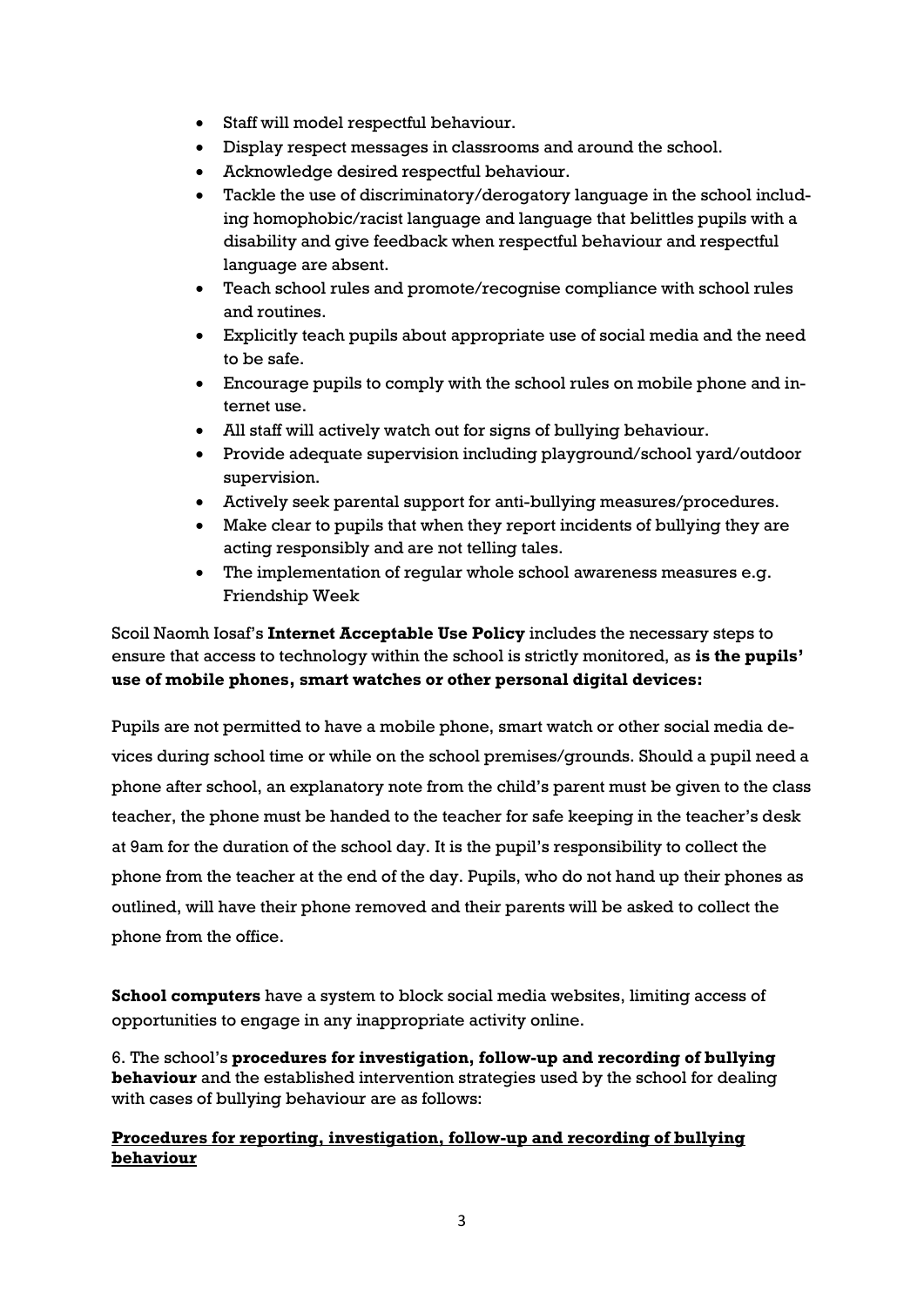**The primary aim in investigating and dealing with bullying is to resolve any issues and to restore, as far as is practicable, the relationships of the parties involved rather than to apportion blame;**

## **Reporting bullying behaviour**

- A pupil or parent/guardian may bring a bullying incident to any teacher in the school.
- All reports, including any substantiated anonymous reports of bullying, will be investigated and dealt with by the relevant teacher.
- Teaching and non-teaching staff such as secretaries, special needs assistants , taxi drivers, caretakers, cleaners must report any incidents of bullying behaviour witnessed by them, or mentioned to them, to the relevant teacher;

## **Investigating and dealing with incidents:**

- In investigating and dealing with bullying, the (relevant)teacher will exercise his/her professional judgement to determine whether bullying has occurred and how best the situation might be resolved;
- Parent(s) and pupils are required to co-operate with any investigation and assist the school in resolving any issues and restoring, as far as is practicable, the relationships of the parties involved as quickly as possible;
- Teachers should take a calm, unemotional problem-solving approach.
- Where possible incidents should be investigated outside the classroom situation to ensure the privacy of all involved;
- All interviews should be conducted with sensitivity and with due regard to the rights of all pupils concerned. Pupils who are not directly involved can also provide very useful information in this way;
- When analysing incidents of bullying behaviour, the relevant teacher should seek answers to questions of what, where, when, who and why. This should be done in a calm manner, setting an example in dealing effectively with a conflict in a nonaggressive manner;
- If a group is involved, each member should be interviewed individually at first. Thereafter, all those involved should be met as a group. At the group meeting, each member should be asked for his/her account of what happened to ensure that everyone in the group is clear about each other's statements;
- Each member of a group should be supported through the possible pressures that may face them from the other members of the group after the interview by the teacher;

It may also be appropriate or helpful to ask those involved to write down their account of the incident(s)

- In cases where it has been determined by the relevant teacher that bullying behaviour has occurred, the parent(s) of the parties involved should be contacted at an early stage to inform them of the matter and explain the actions being taken. The school should give parent(s)an opportunity of discussing ways in which they can reinforce or support the actions being taken by the school and the supports provided to the pupils;
- Where the relevant teacher has determined that a pupil has been engaged in bul-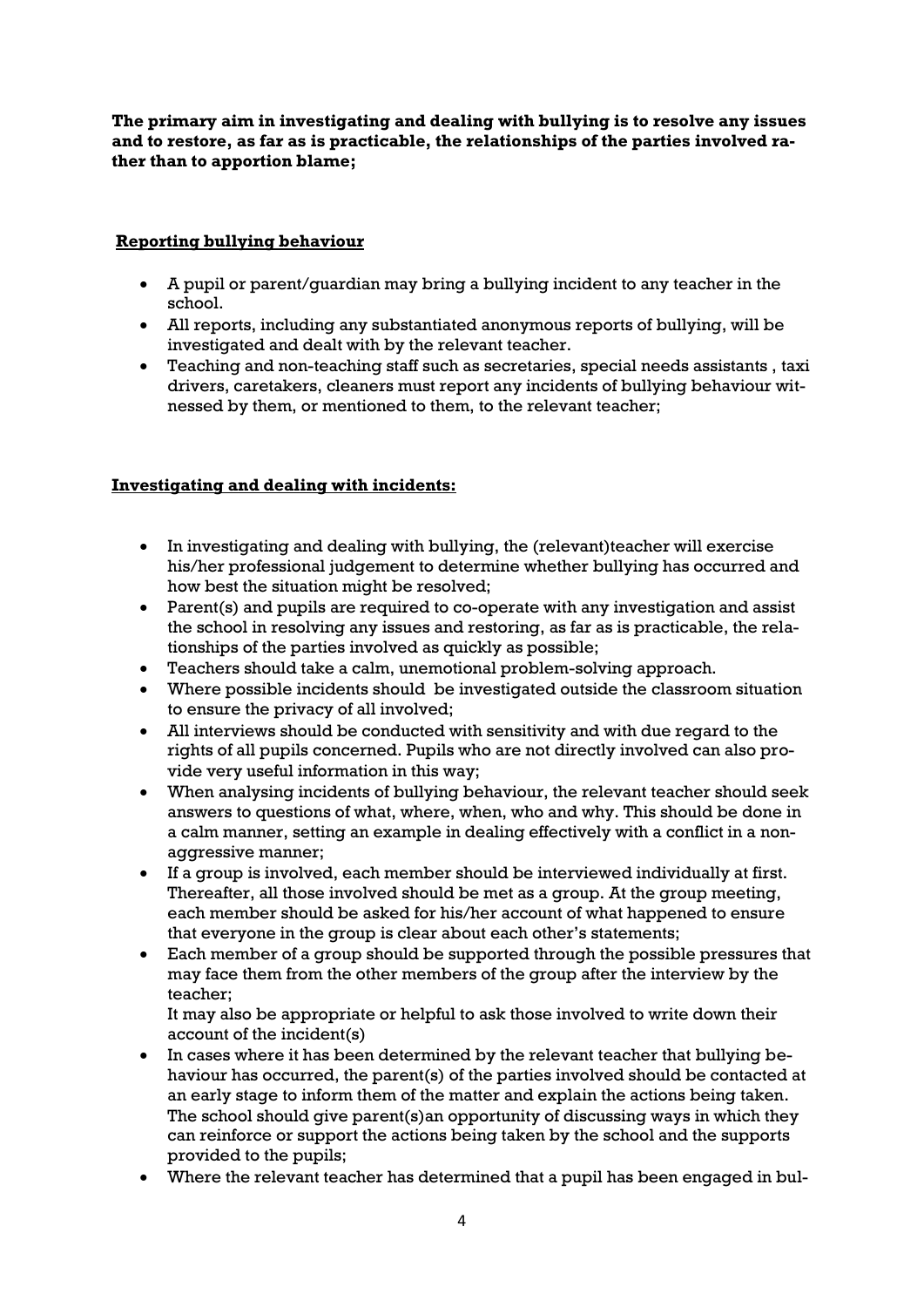lying behaviour, it should be made clear to him/her how he/she is in breach of the school's anti-bullying policy and efforts should be made to try to get him/her to see the situation from the perspective of the pupil being bullied;

 It must also be made clear to all involved (each set of pupils and parent(s) that in any situation where disciplinary sanctions are required, this is a private matter between the pupil being disciplined, his or her parent(s) and the school;

## **Follow up and recording**

- In determining whether a bullying case has been adequately and appropriately addressed the relevant teacher must, as part of his/her professional judgement, take the following factors into account:
	- Whether the bullying behaviour has ceased;

- Whether any issues between the parties have been resolved as far as is practicable;

-Whether the relationships between the parties have been restored as far as is practicable;

-Any feedback received from the parties involved, their parent(s) or the Principal or Deputy

 Follow-up meetings with the relevant parties involved should be arranged separately with a view to possibly bringing them together at a later date if the pupil who has been bullied is ready and agreeable.

Where a parent(s) is not satisfied that the school has dealt with a bullying case in accordance with these procedures, the parent(s) must be referred, as appropriate, to the school's complaints procedures.

In the event that a parent(s) has exhausted the school's complaints procedures and is still not satisfied, the school must advise the parent(s) of their right to make a complaint to the Ombudsman for Children.

The Children First National Guidance for the Protection and Welfare of Children 2011 (Children First) and the Child Protection Procedures for Primary and Post-Primary Schools provide that in situations where "the incident is serious and where the behaviour is regarded as potentially abusive, the school must consult the HSE Children and Family Social Services with a view to drawing up an appropriate response, such as a management plan".

Serious instances of bullying behaviour will in accordance with the Children First and The Child Protection Procedures for Primary and Post-Primary Schools, be referred to the HSE Children and Family Services and/or Gardaí as appropriate.

## **Recording of bullying behaviour**

It is imperative that all recording of bullying incidents must be done in an objective and factual manner.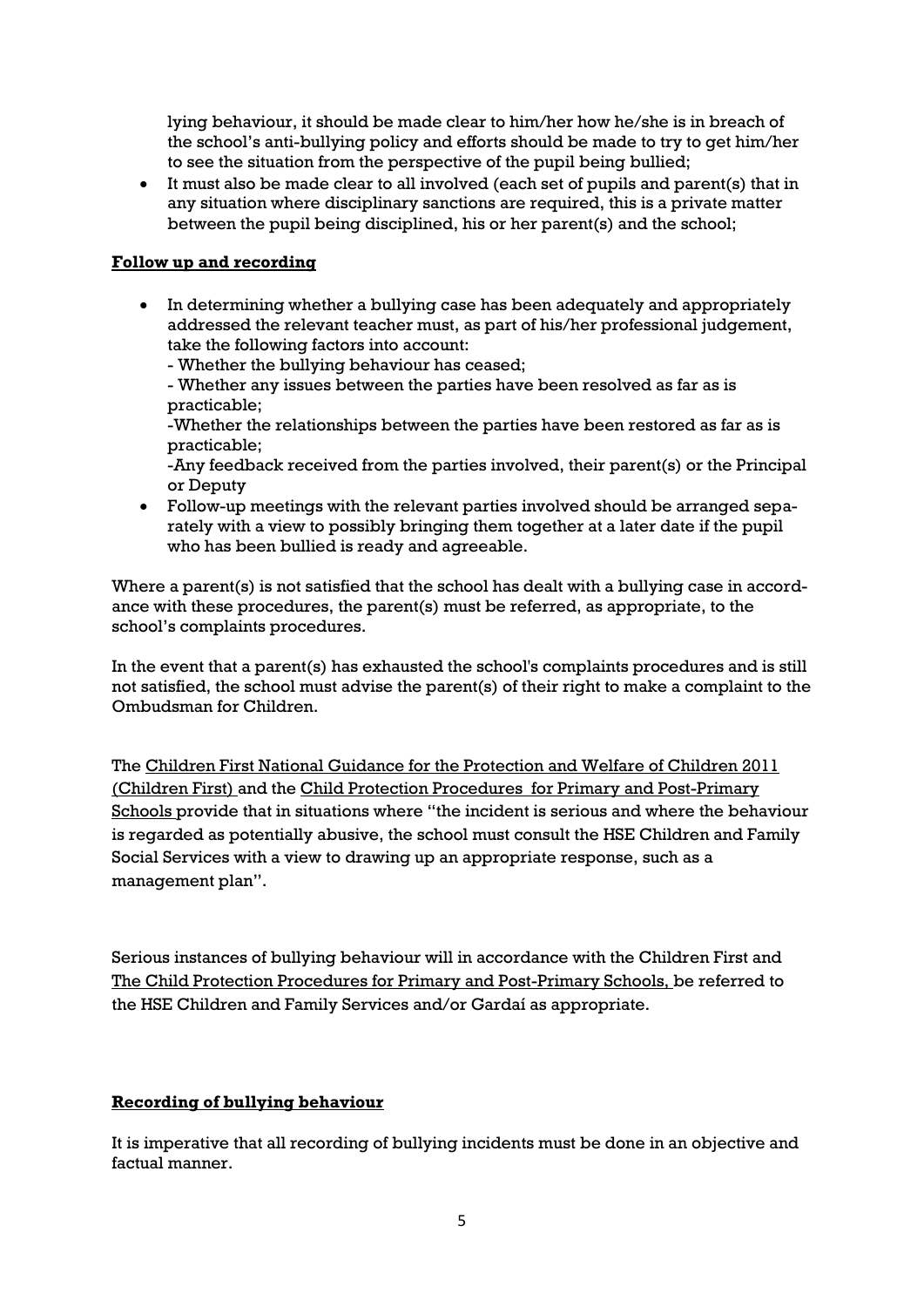The school's procedures for noting and reporting bullying behaviour are as follows:

## **Informal- pre-determination that bullying has occurred**

- All staff must keep a written record of any incidents witnessed by them or notified to them in their incident diary and *Appendix 2* Scoil Naomh Iosaf's recording template. All incidents must be reported to the relevant teacher
- While all reports, including anonymous reports of bullying must be investigated and dealt with by the relevant teacher, the relevant teacher must keep a written record of the reports, the actions taken and any discussions with those involved regarding same in their incident diary and *Appendix 2* Scoil Naomh Iosaf's Template for recording same.
- The relevant teacher must inform the principal of all incidents being investigated and provide a copy of *Appendix 2,* Report Template for secure filing.

## **Formal Stage 1-determination that bullying has occurred**

- If it is established by the relevant teacher that bullying has occurred, the relevant teacher must keep appropriate written records which will assist his/her efforts to resolve the issues and restore, as far as is practicable, the relationships of the parties involved.
- All records retained by the relevant teacher will be stored in the records room at year end.

## **Formal Stage 2-***Appendix 3*

The relevant teacher must use the recording template at *Appendix 3* to record the bullying behaviour in the following circumstances:

a) in cases where he/she considers that the bullying behaviour has not been adequately and appropriately addressed within 20 school days after he/she has determined that bullying behaviour occurred; and

b) where the school has decided as part of its anti-bullying policy that in certain circumstances bullying behaviour must be recorded and reported immediately to the Principal or Deputy Principal as applicable.

## **When the** *Appendix 3* **recording template is used, it must be retained by the relevant teacher in question and a copy maintained by the principal.**

7. **The school's programme of support** for working with pupils affected by bullying is as follows:

- All in-school supports and opportunities will be provided for the pupils affected by or involved in bullying to participate in activities designed to raise their selfesteem, to develop friendships and social skills and build resilience e.g.
	- Pastoral care system
	- Buddy / Peer mentoring system
	- Group work such as circle time
- If pupils require counselling or further supports the school will endeavour to li-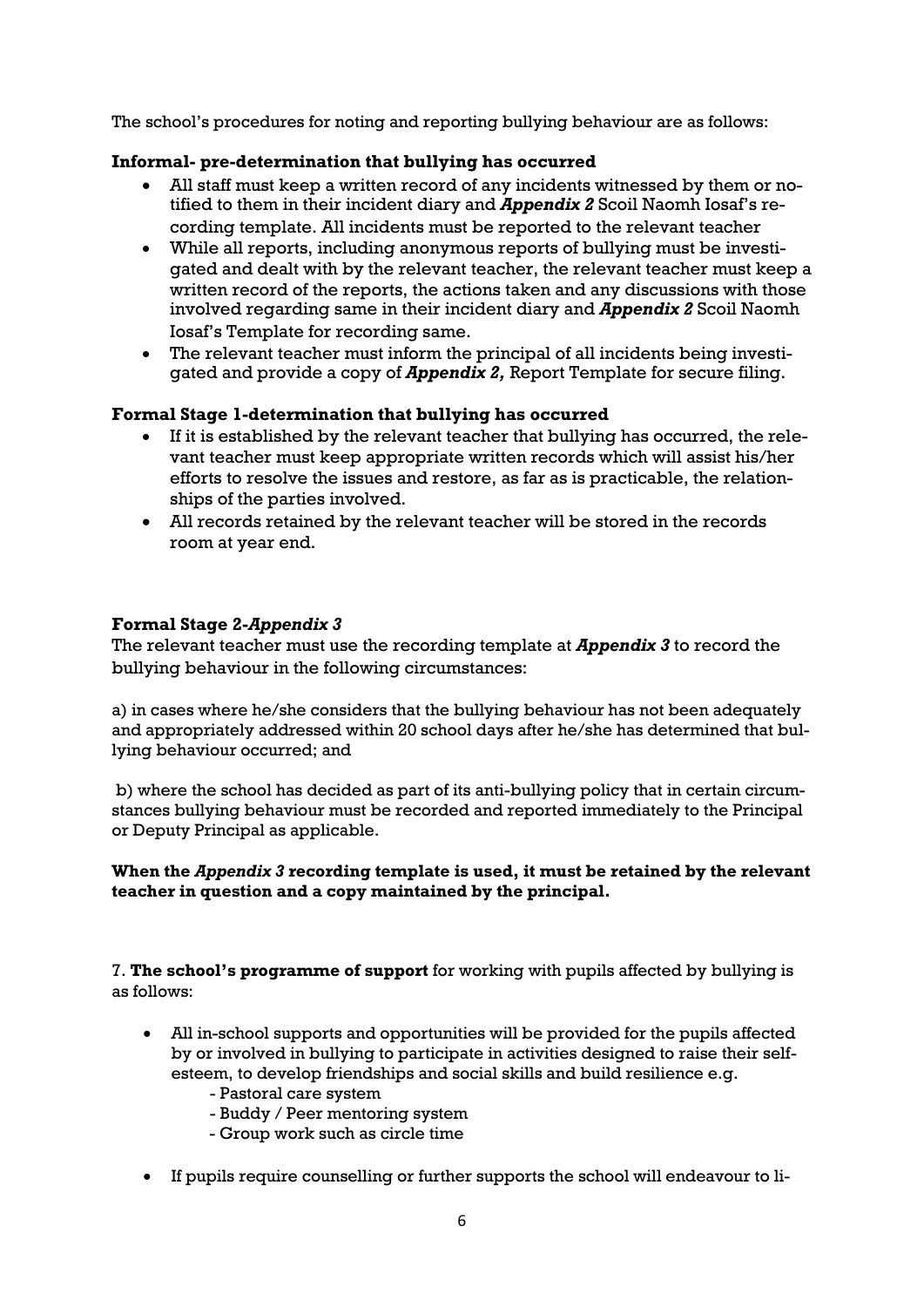aise with the appropriate agencies to organise same. This may be for the pupil affected by bullying or involved in the bullying behaviour.

 Pupils should understand that there are no innocent bystanders and that all incidents of bullying behaviour must be reported to a teacher.

## 8. **Supervision and Monitoring of Pupils**

The Board of Management confirms that appropriate supervision and monitoring policies and

Practices are in place to both prevent and deal with bullying behaviour and to facilitate early intervention where possible.

## 9**. Prevention of Harassment**

The Board of Management confirms that the school will, in accordance with its obligations under equality legislation, take all such steps that are reasonably practicable to prevent the sexual harassment of pupils or staff or the harassment of pupils or staff on any of the nine grounds specified i.e. gender including transgender, civil status, family status, sexual orientation, religion, age, disability, race and membership of the Traveller community.

10. This policy was first adopted by the Board of Management in April 2014.

11. This policy has been made available to school personnel, published on the school website and provided to the Parents' Association. A copy of this policy will be made available to the Department and the patron if requested.

12. This policy and its implementation will be reviewed by the Board of Management once in every school year. Written notification that the review has been completed will be made available to school personnel, published on the school website and provided to the Parents Association. A record of the review and its outcome will be made available, if requested, to the patron and the Department. *(See Appendix 4 for Checklist for annual review of the anti-bullying policy and its implementation)*

**Ratified and reviewed by Board of Management in November 2021.**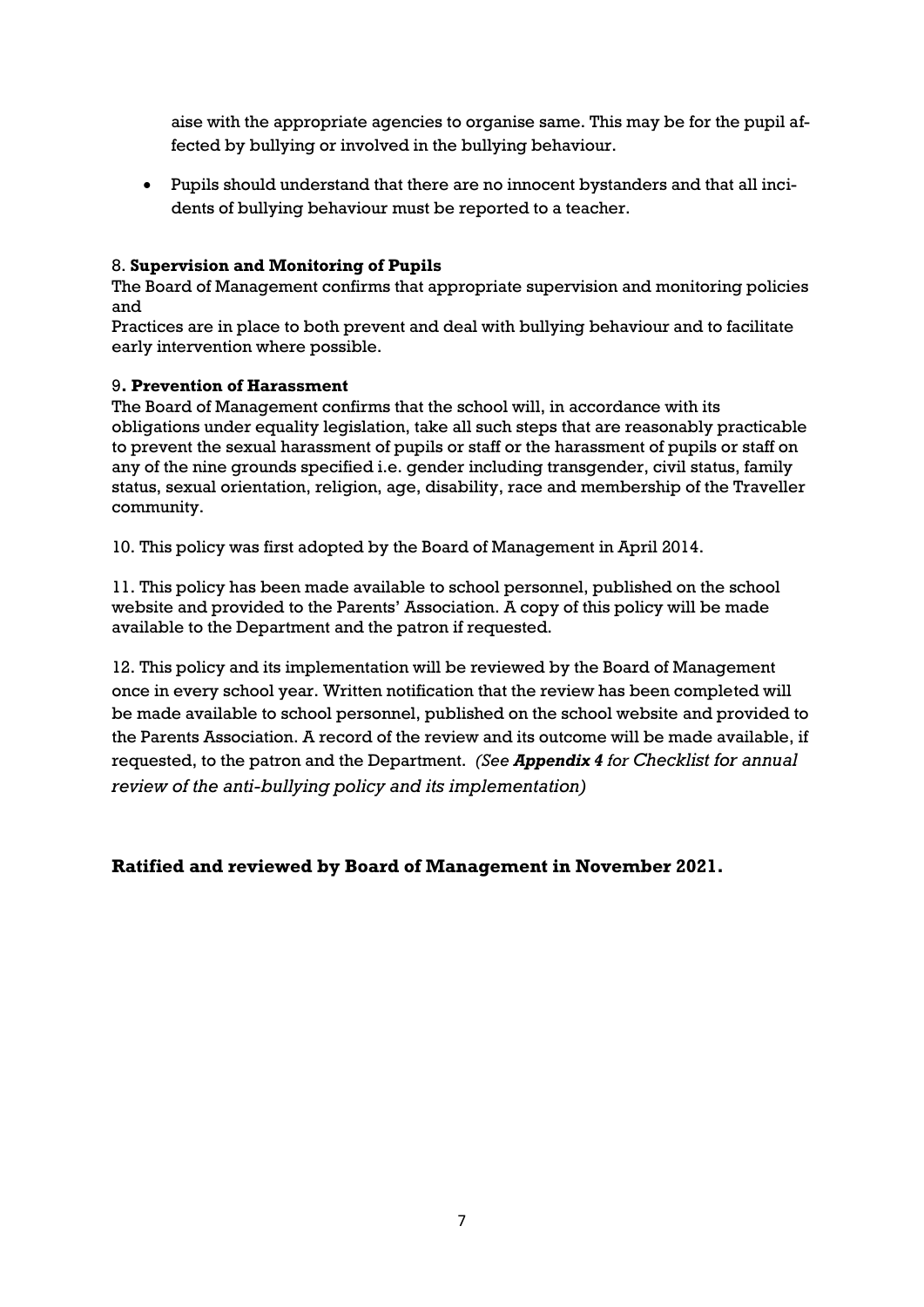# **Appendix 1: Practical tips for building a positive school culture and**

## **climate**

The following are some practical tips for immediate actions that can be taken to help build a positive school culture and climate and to help prevent and tackle bullying behaviour.

- Model respectful behaviour to all members of the school community at all times.
- Explicitly teach pupils what respectful language and respectful behaviour looks like, acts like, sounds like and feels like in class and around the school.
- Display key respect messages in classrooms, in assembly areas and around the school. Involve pupils in the development of these messages.
- Catch them being good notice and acknowledge desired respectful behaviour by providing positive attention.
- Consistently tackle the use of discriminatory and derogatory language in the school – this includes homophobic and racist language and language that is belittling of pupils with a disability or SEN.
- Give constructive feedback to pupils when respectful behaviour and respectful language are absent.
- Have a system of encouragement and rewards to promote desired behaviour and compliance with the school rules and routines.
- Explicitly teach pupils about the appropriate use of social media.
- Positively encourage pupils to comply with the school rules on mobile phone and internet use. Follow up and follow through with pupils who ignore the rules.
- Actively involve parents and/or the Parents' Association in awareness raising campaigns around social media.
- Actively promote the right of every member of the school community to be safe and secure in school.
- Highlight and explicitly teach school rules in pupil friendly language in the classroom and in common areas.
- Support and promote the work of the student council.
- Whole school awareness measures e.g. Friendship Week, Intercultural Day
- All staff can actively watch out for signs of bullying behaviour.
- Consistent teaching of SPHE curriculum Stay Safe, RSE
- Establishing a strong and welcoming culture of open communication between pupils, parents and school staff.
- Using school assemblies to celebrate achievements and milestones, showcase talents, and praise friendly and respectful behaviour and manners.
- Ensure there is adequate playground/school yard/outdoor supervision.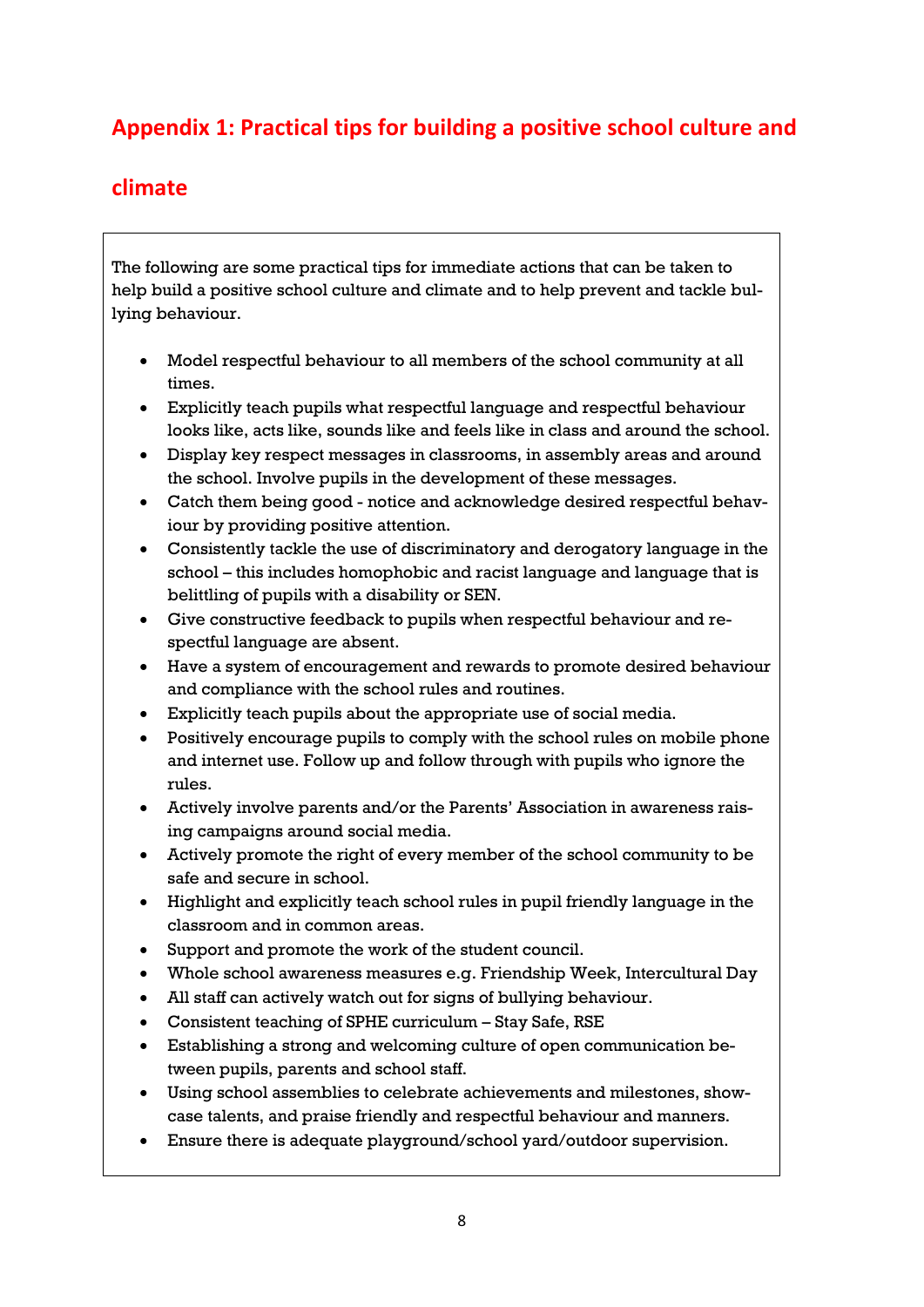- School staff can get pupils to help them to identify bullying "hot spots" and "hot times" for bullying in the school.
- Hot spots tend to be in the playground/school yard/outdoor areas, changing rooms, corridors and other areas of unstructured supervision.
- $\triangleright$  Hot times again tend to be times where there is less structured supervision such as when pupils are in the playground/school yard or moving classrooms.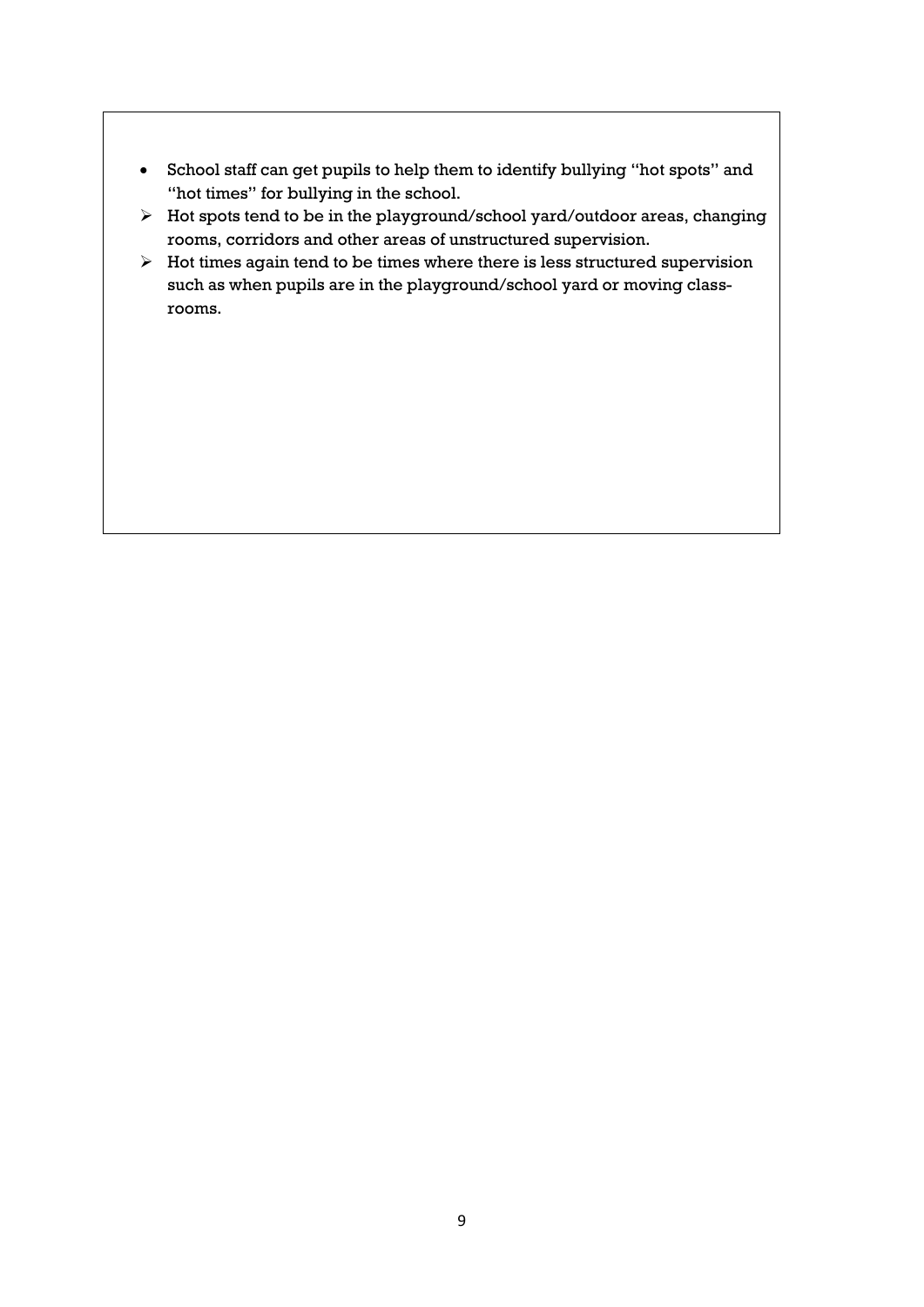# **Scoil Naomh Iosaf**

# **Appendix 2: Template for investigation into alleged bullying**

## **behaviour**

| 1. Who is being bullied?                                   |
|------------------------------------------------------------|
|                                                            |
| 2. Who is alleged to be engaged in the bullying behaviour? |
| 3.                                                         |
| What has happened?                                         |
| 4. Where is this behaviour occurring?                      |
|                                                            |
| 5. Who told you about the above?                           |
|                                                            |
| 6. Type of Behaviour?                                      |
|                                                            |
|                                                            |
| 7. Brief description of behaviour and its impact           |
|                                                            |
|                                                            |
|                                                            |
|                                                            |
| Details of Action taken:<br>8.                             |
|                                                            |
|                                                            |
|                                                            |
| Signature:<br>9.                                           |
|                                                            |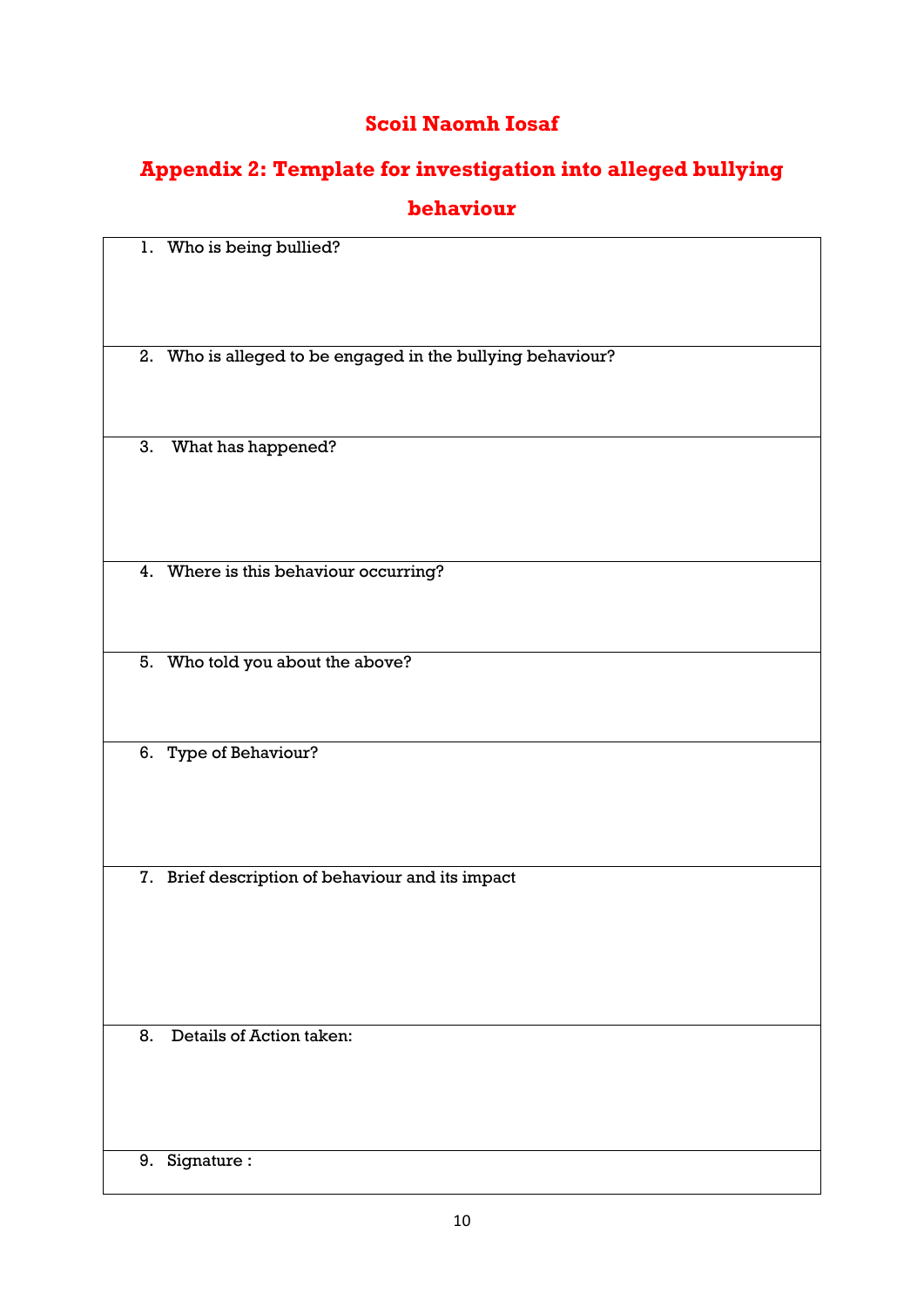# **Appendix 3**

# **Scoil Naomh Iosaf**

# **Record of Bullying Behaviour**

## 1. **Name of pupil being bullied and class:**

Name: \_\_\_\_\_\_\_\_\_\_\_\_\_\_\_\_\_\_\_\_\_\_\_\_\_ Class: \_\_\_\_ Room No.:\_\_\_\_\_\_\_\_\_

2. **Name(s) and class (es) of pupil(s) engaged in bullying behaviour**

## **3. Person who reported bullying: 4. Location of incidents:**

| Pupil concerned |  |
|-----------------|--|
| Other pupil     |  |
| Parent          |  |
| Teacher         |  |
| Other           |  |

| Yard                  |  |
|-----------------------|--|
| Classroom             |  |
| Corridor              |  |
| <b>Bus</b>            |  |
| Toilets               |  |
| Other(please specify) |  |
|                       |  |

## **5. Name of person(s) who reported the bullying concern:**

## **6. Type of bullying behaviour:**

| <b>Physical Aggression</b> | Cyber bullying         |  |
|----------------------------|------------------------|--|
| Damage to property         | Intimidation           |  |
| Isolation/Exclusion        | Malicious gossip       |  |
| Name Calling               | Other (please specify) |  |
| Ridiculing                 |                        |  |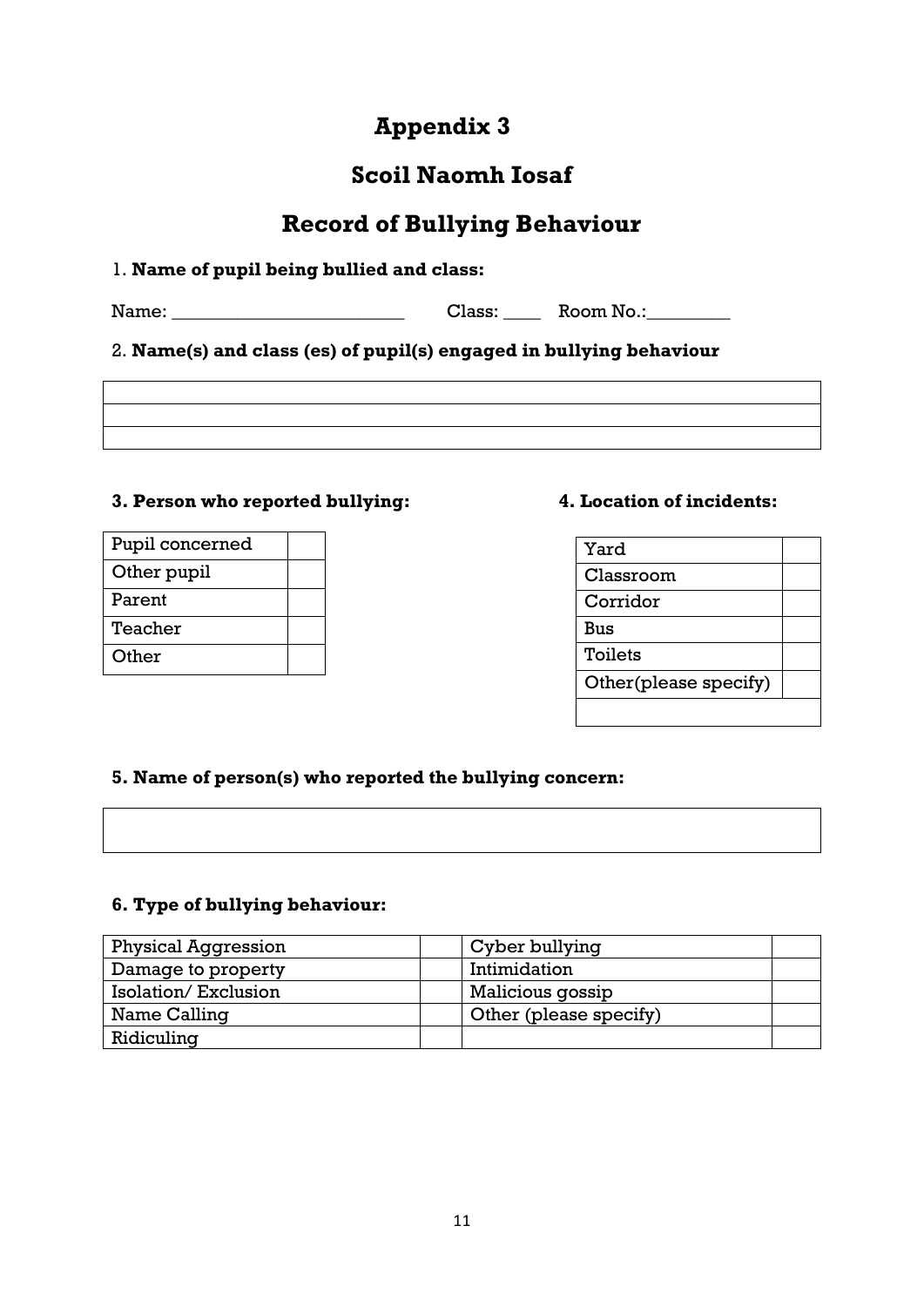## **7. Where behaviour is regarded as identity based bullying, indicate the relevant category:**

| Disability/SEN<br>related | Racist | Homophobic | Membership of the<br>Traveller<br>community | Other<br>(specify) |
|---------------------------|--------|------------|---------------------------------------------|--------------------|
|                           |        |            |                                             |                    |

## **8. Brief Description of bullying behaviour and its impact:**

## **9. Details of actions taken:**

| Signed:                                       | Date: |  |
|-----------------------------------------------|-------|--|
| (Relevant teacher)                            |       |  |
| Date submitted to Principal/ Deputy Principal |       |  |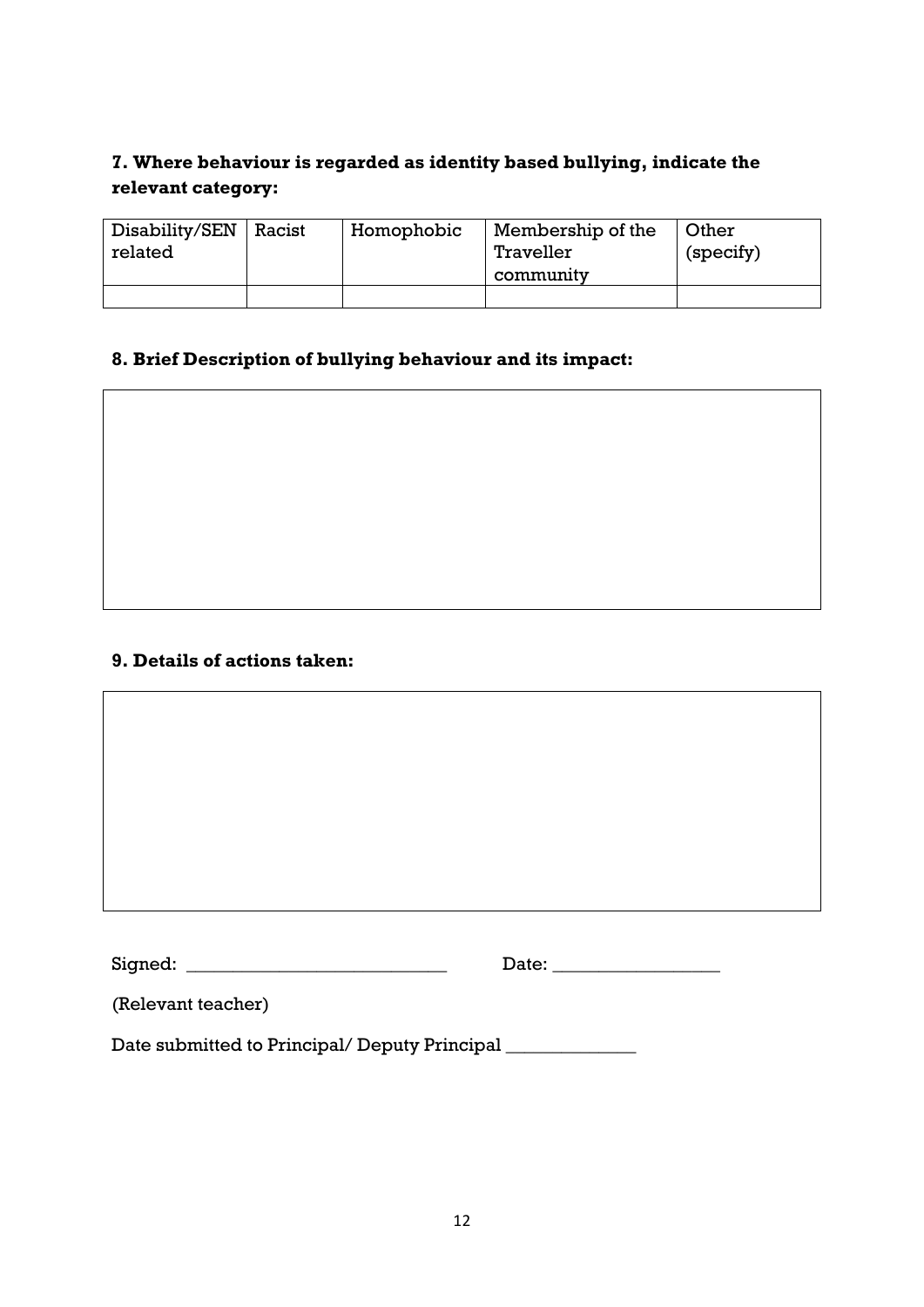# **Appendix 4**

# **Checklist for annual review of the anti-bullying policy and its implementation**

The Board of Management of Scoil Naomh Iosaf must undertake an annual review of the school's anti-bullying policy and its implementation. The following checklist must be used for this purpose. The checklist is an aid to conducting this review and is not intended as an exhaustive list. In order to complete the checklist, an examination and review involving both quantitative and qualitative analysis, as appropriate across the various elements of the implementation of the school's anti-bullying policy will be required.

|                                                                            | Yes/No |
|----------------------------------------------------------------------------|--------|
| Has the Board formally adopted an anti-bullying policy that fully          |        |
| complies with the requirements of the Anti-Bullying Procedures for         |        |
| Primary and Post-Primary Schools?                                          |        |
| Has the Board published the policy on the school website and provided      |        |
| a copy to the parents' association?                                        |        |
| Has the Board ensured that the policy has been made available to school    |        |
| staff (including new staff)?                                               |        |
| Is the Board satisfied that school staff is sufficiently familiar with the |        |
| policy and procedures to enable them to effectively and consistently       |        |
| apply the policy and procedures in their day to day work?                  |        |
| Has the Board ensured that the policy has been adequately                  |        |
| communicated to all pupils?                                                |        |
| Has the policy documented the prevention and education strategies that     |        |
| the school applies?                                                        |        |
| Have all of the prevention and education strategies been implemented?      |        |
| Has the effectiveness of the prevention and education strategies that      |        |
| have been implemented been examined?                                       |        |